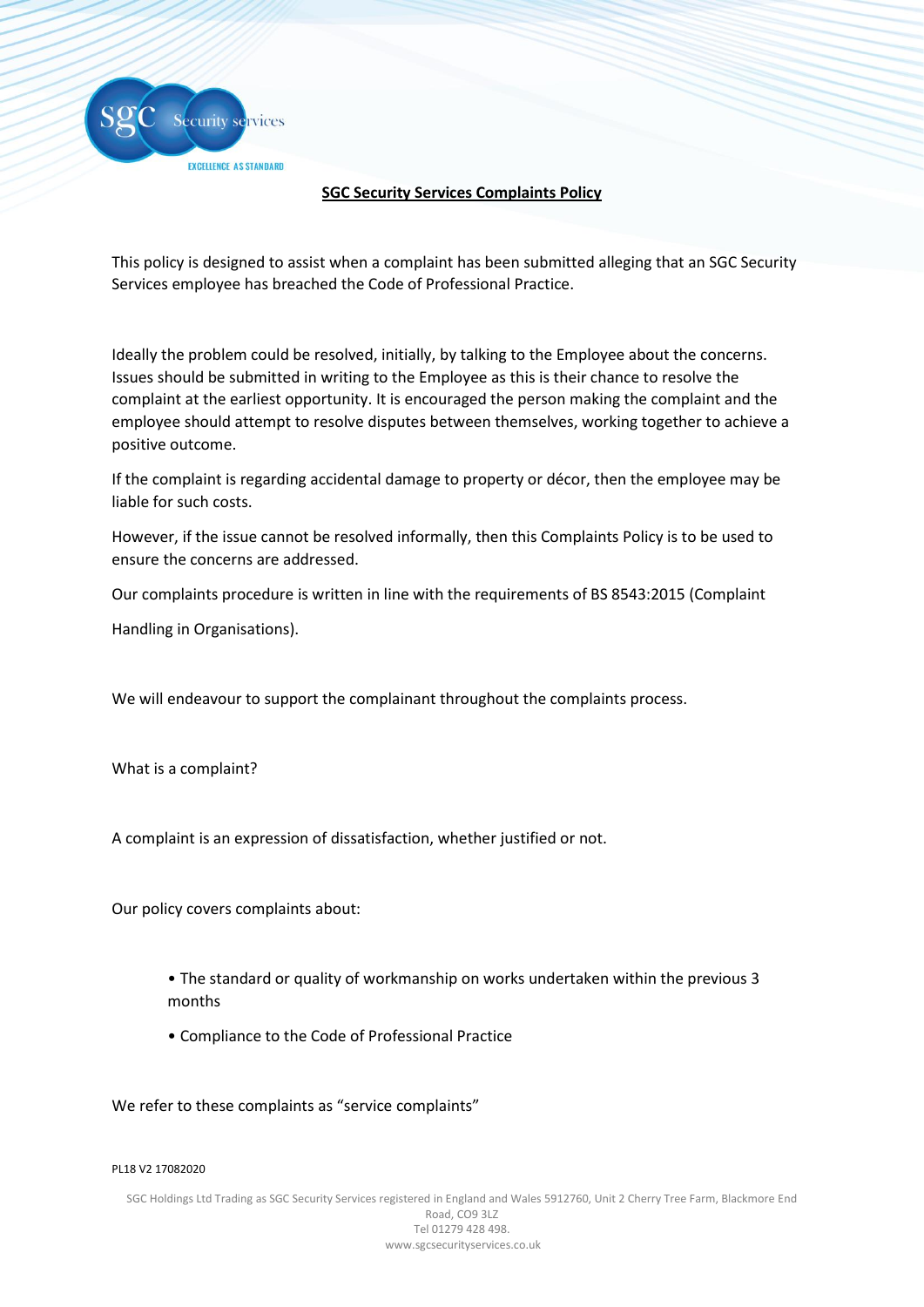

Our complaints policy does not cover:

- Works over 3 months old
- Work that has not been certified as complete
- Work altered by others
- Financial or contractual issues
- Situations where litigation has commenced
- Anonymous complaints (whether by the omission of name or contact details)

Our standards for handling complaints

- We receive all formal complaints in writing.
- We will treat all complaints seriously.
- All customers will be treated with courtesy, respect and fairness at all times.
- All complaints will be treated in confidence.

We will deal with complaints promptly. We will acknowledge receipt of a written complaint within 3 working days and the complainant can expect to have a full reply within 30 working days. In a few cases we will not be able to send a full reply within 30 working days of receipt, for example if the complaint is very complex. If this happens, we will inform the customer the reason why, and let them know when we will be able to reply in full, keeping them fully informed of the progress.

We will not treat any of our customers less favourably than anyone else because of a protected characteristic, which includes:

➢ Age

- ➢ Disability
- $\triangleright$  Gender reassignment
- $\triangleright$  Marriage and civil partnership

### PL18 V2 17082020

SGC Holdings Ltd Trading as SGC Security Services registered in England and Wales 5912760, Unit 2 Cherry Tree Farm, Blackmore End Road, CO9 3LZ Tel 01279 428 498. www.sgcsecurityservices.co.uk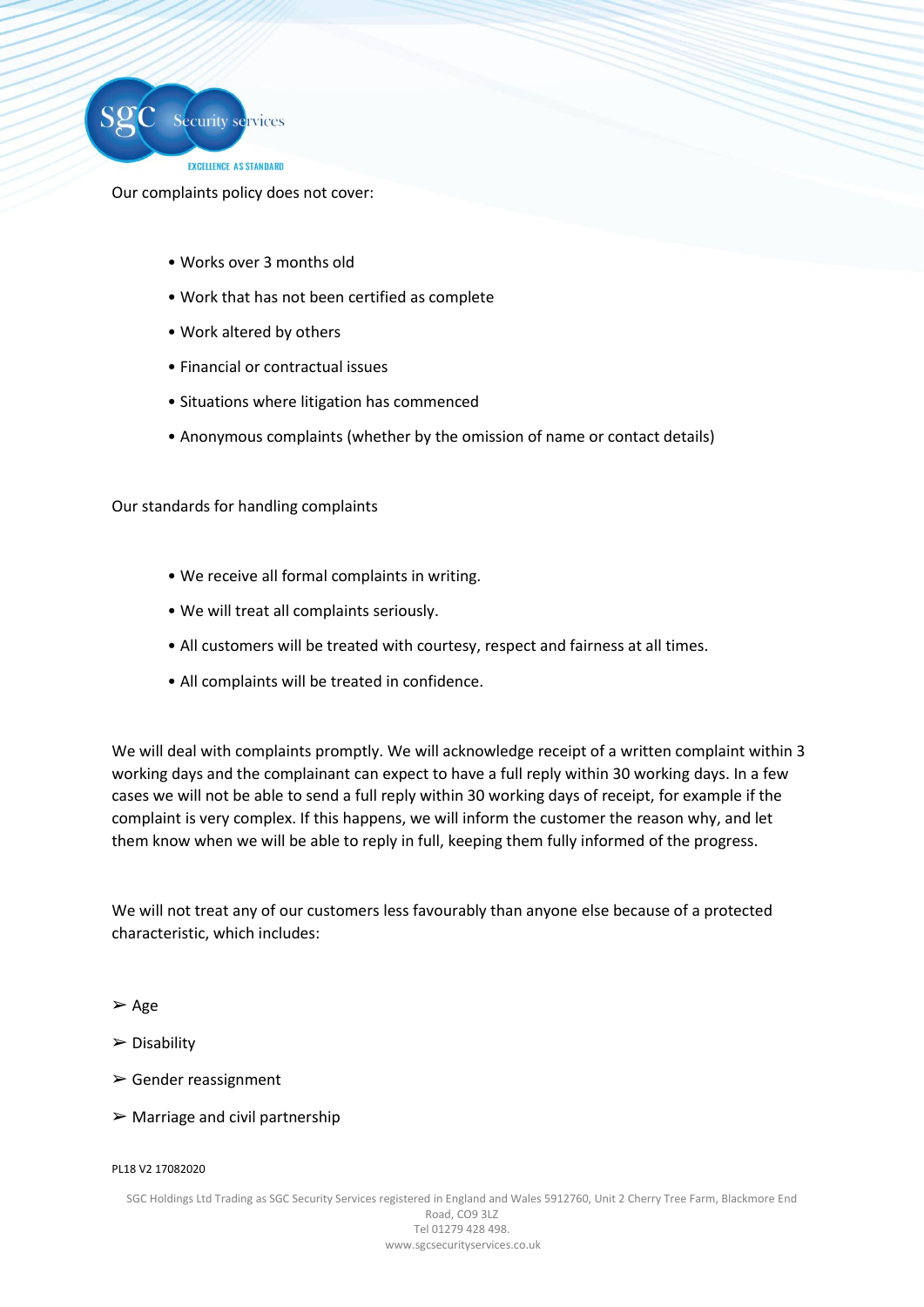

- $\triangleright$  Pregnancy and maternity
- ➢ Race
- $\triangleright$  Religion or belief
- ➢ Sex
- $\triangleright$  Sexual orientation

## Confidentiality

All complaints received will be dealt with confidentiality and in accordance with the requirements

of current data protection legislation, subject to the need to disclose information as required by statutory authorities, the need to address the complaint through the Procedures and/ or because of statutory or legal obligations placed on the SGC Security Services.

## Resolution

• Once we have determined that the complaint is within our scope, we will contact the

employee on behalf of the complainant.

- One possibility is that the SGC Security Services employee may be able to rectify the work which is the subject of the complaint.
- We will work with the complainant and the employee to resolve the compliant as quickly as possible. Depending on the nature and size of the installation, this may take some time.

### Recording complaints

Complaint details, outcomes and actions taken are recorded by us and used for service improvement. We record all complaints we receive and collate data from them to help us to understand what types of problems are most prevalent, and how well we are doing to resolve them.

### PL18 V2 17082020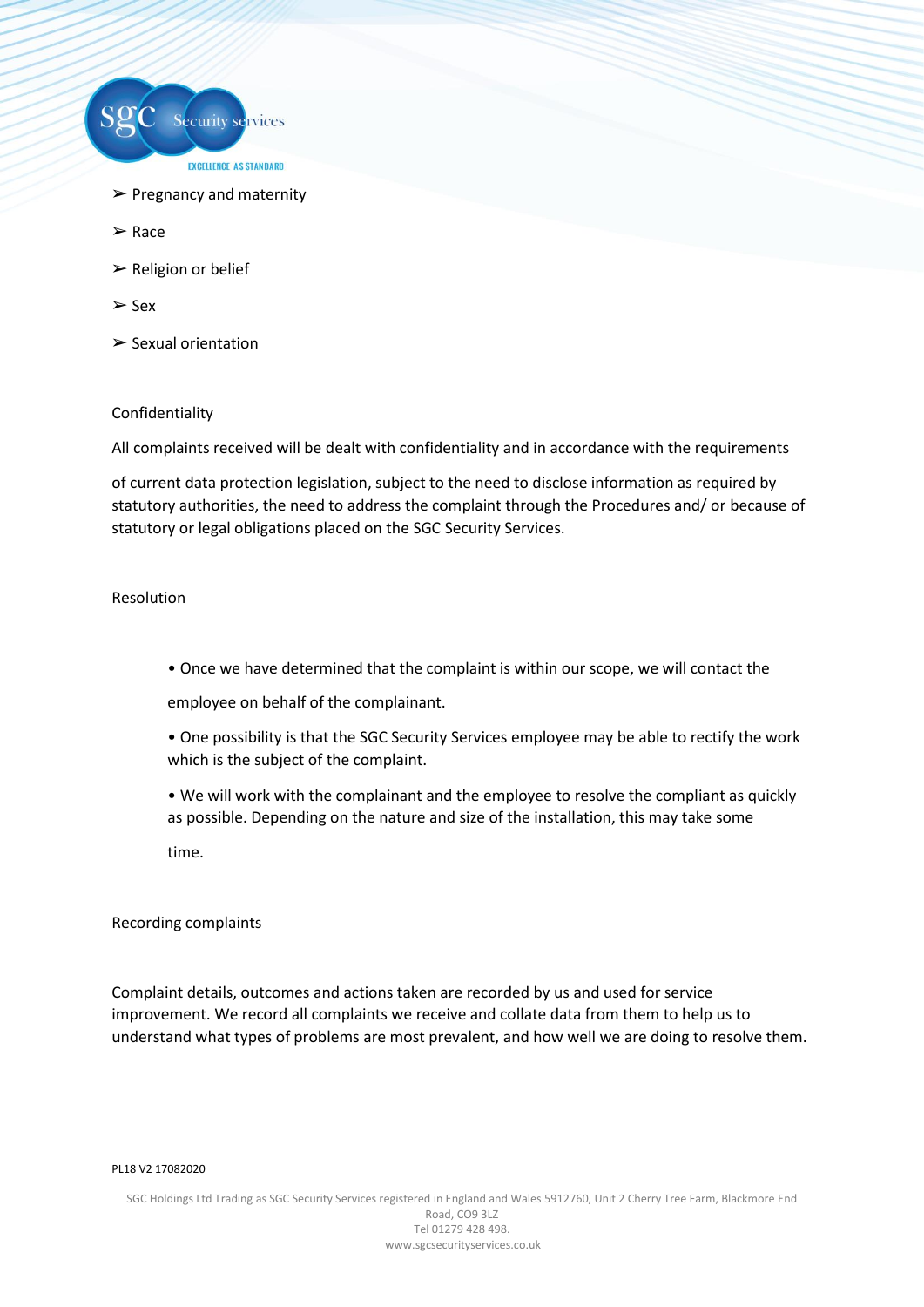

When a written complaint is received we will:

- Acknowledge receipt of your complaint within 3 working days
- Reply within 30 working days

# Stage 2.

If the complainant is not satisfied with the way in which the complaint has been dealt, they may write to JIB Secretary setting out the complaint, how it has already been dealt with and how the complainant is dissatisfied with the response they have received to date.

Making a Complaint

Please make a formal complaint in writing stating clearly what your complaint is, who you have spoken to about it and the reason why you feel that our quality of service has failed.

Your complaint should include:

- Your full name
- Address
- Postcode
- Date
- Where your complaint is about the quality of service you have received

We do not accept or consider anonymous complaints.

### PL18 V2 17082020